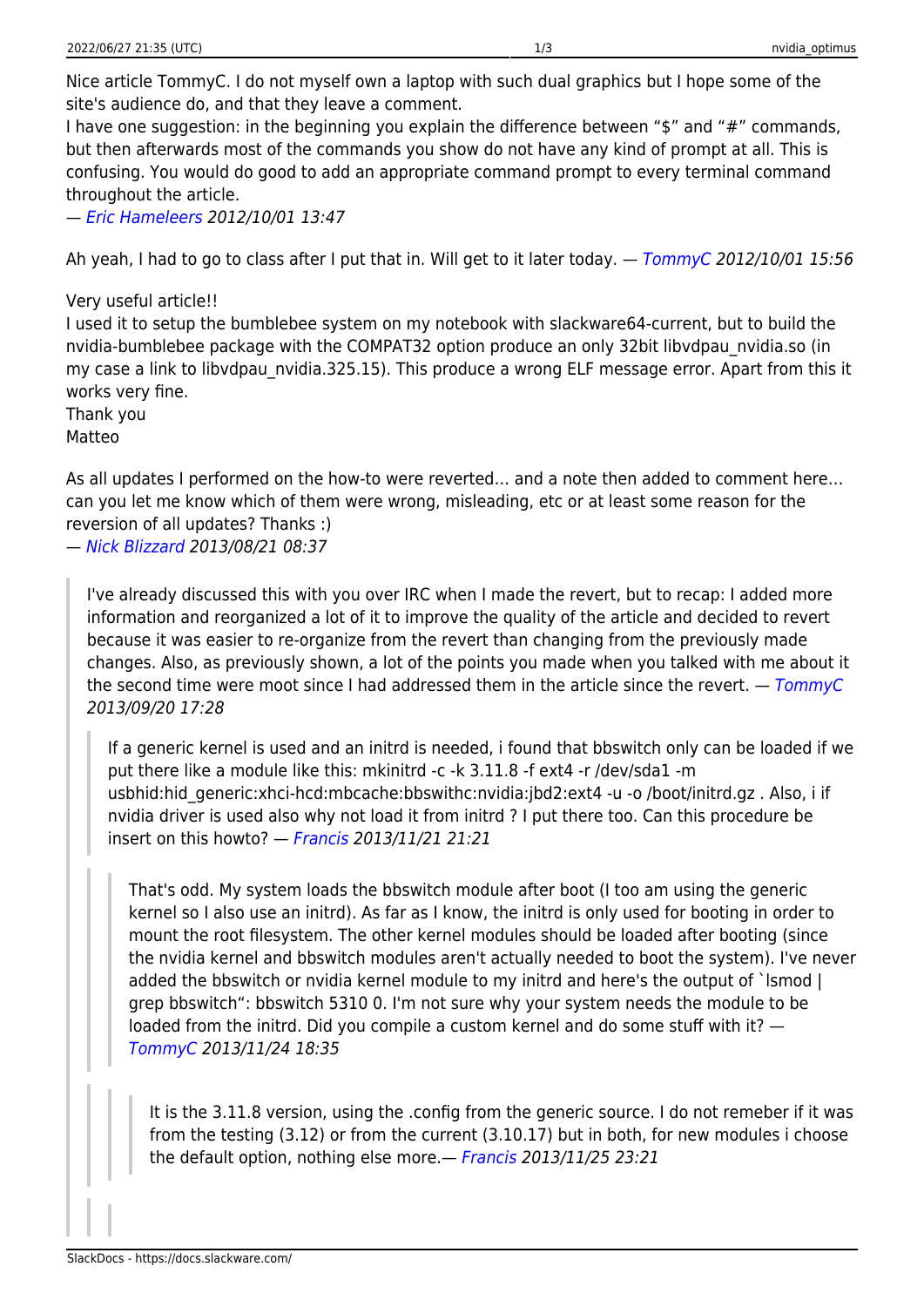I've tested this various times now with various kernel versions. Unfortunately I am not able to reproduce your problem. I wonder if anybody else is able to? Until various others can confirm that the bbswitch module \*must\* be in the initrd and doesn't load on boot, I'm not sure if I'd like to add that tidbit to the article.

What happens if you remove the bbswitch (and nvidia) module from the initrd, and then modprobe them in your system and restart the bumblebee daemon?  $-$  [TommyC](https://docs.slackware.com/wiki:user:tommyc) 2013/11/27 19:50

It is normal now, bbswitch can load by /etc/rc.local . This is strange, i did nothing… I will see if in more couple day something will happen. Sorry to bother with this.— [Francis](https://docs.slackware.com/wiki:user:br_orion) 2013/11/28 22:36

TommyC, jgeboski is no longer able to keep the repo updated for these packages as he isn't using slackware on that machine anymore and he asked me to take this over. When you get a chance, can you please point the page to my repo as it is now rather more up to date? Also, some packages have been removed / updated, etc. Most are setup in my readme on the github page. <https://github.com/WhiteWolf1776/Bumblebee-SlackBuilds>Thanks.

Yeah sure, I'll put your github link back. Not sure why you removed it previously, though. — [TommyC](https://docs.slackware.com/wiki:user:tommyc) 2014/03/07 22:55

Not sure I was clear then. The main repo you will then be pointing folks to is, and will continue to be, out of date as jgeboski has no way to continue to test these properly. He has asked that I take it over. You can chat with him on irc if you like. A link at the bottom of the page is just going to be confusing as most folks do not read the bottom of the page first.  $-$  [whitewolf1776](https://docs.slackware.com/wiki:user:whitewolf1776) 2014/03/08 08:12

Nah I believe you. No need to repeat yourself. I'll be adding in your repo soon enough.  $-$ [TommyC](https://docs.slackware.com/wiki:user:tommyc) 2014/03/08 13:42

You may want to add a note about -current… the kernel updates out today break the nvidia driver. So far I haven't worked out a fix. Hopefully this is just a short lived issue — [whitewolf1776](https://docs.slackware.com/wiki:user:whitewolf1776) 2014/05/09 19:10

I'm also hoping it'll be pretty short, but since future problems between software X and software Y that rely on each other for anything (not just nvidia/linux) could occur, I updated the note about mixing and matching nvidia and kernel versions to cover these problems whenever Slackware runs into them.  $-$  [TommyC](https://docs.slackware.com/wiki:user:tommyc) 2014/05/12 06:39

Thanks to Ryan McQuen, there is now a fully automated install script available for bumblebee. Details are in the readme on github. - [whitewolf1776](https://docs.slackware.com/wiki:user:whitewolf1776) 2014/10/07 0932

A few places there is reference to unsupported or missing slackbuilds. This is incorrect and I thought would be updated by now, but specifically, I maintain branches for 14.0 and now 14.1 as -current has